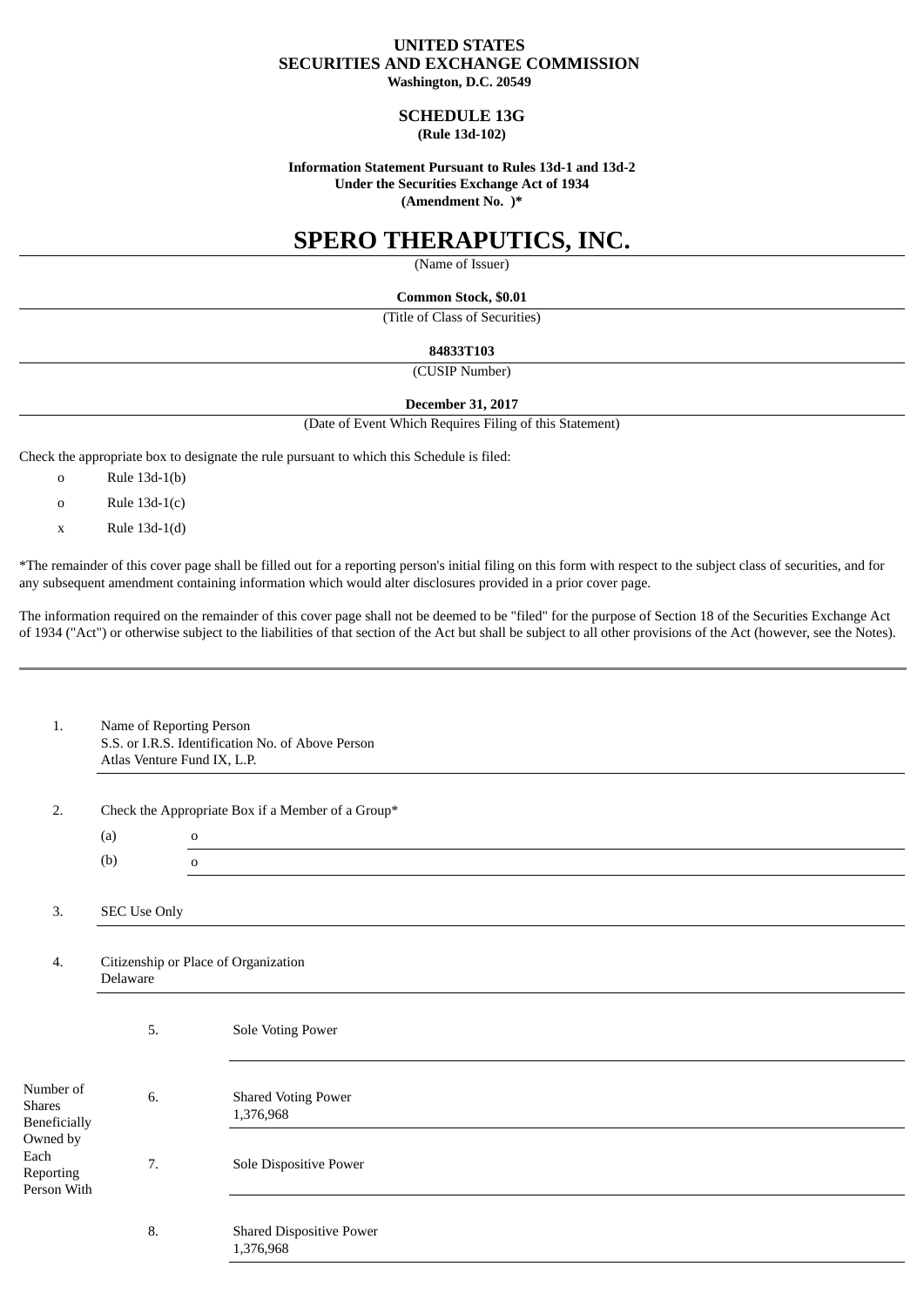| 9.                                           | Aggregate Amount Beneficially Owned by Each Reporting Person<br>1,376,968                                          |                                                             |  |  |  |  |  |
|----------------------------------------------|--------------------------------------------------------------------------------------------------------------------|-------------------------------------------------------------|--|--|--|--|--|
| 10.                                          | Check Box if the Aggregate Amount in Row (9) Excludes Certain Shares o                                             |                                                             |  |  |  |  |  |
| 11.                                          | Percent of Class Represented by Amount in Row (9)<br>9.58%                                                         |                                                             |  |  |  |  |  |
| 12.                                          | Type of Reporting Person*<br>${\rm PN}$                                                                            |                                                             |  |  |  |  |  |
|                                              |                                                                                                                    | $\overline{2}$                                              |  |  |  |  |  |
| 1.                                           | Name of Reporting Person<br>S.S. or I.R.S. Identification No. of Above Person<br>Atlas Venture Associates IX, L.P. |                                                             |  |  |  |  |  |
| 2.                                           | Check the Appropriate Box if a Member of a Group*                                                                  |                                                             |  |  |  |  |  |
|                                              | (a)<br>(b)                                                                                                         | $\mathbf 0$<br><u> 1989 - Jan Samuel Barbara, martin di</u> |  |  |  |  |  |
|                                              |                                                                                                                    | $\mathbf 0$                                                 |  |  |  |  |  |
| 3.                                           | <b>SEC Use Only</b>                                                                                                |                                                             |  |  |  |  |  |
| 4.                                           | Citizenship or Place of Organization<br>Delaware                                                                   |                                                             |  |  |  |  |  |
|                                              | 5.                                                                                                                 | <b>Sole Voting Power</b>                                    |  |  |  |  |  |
| Number of<br>Shares<br><b>Beneficially</b>   | 6.                                                                                                                 | <b>Shared Voting Power</b><br>1,376,968                     |  |  |  |  |  |
| Owned by<br>Each<br>Reporting<br>Person With | 7.                                                                                                                 | Sole Dispositive Power                                      |  |  |  |  |  |
|                                              | 8.                                                                                                                 | <b>Shared Dispositive Power</b><br>1,376,968                |  |  |  |  |  |
| 9.                                           | Aggregate Amount Beneficially Owned by Each Reporting Person<br>1,376,968                                          |                                                             |  |  |  |  |  |
| 10.                                          | Check Box if the Aggregate Amount in Row (9) Excludes Certain Shares o                                             |                                                             |  |  |  |  |  |
| 11.                                          | Percent of Class Represented by Amount in Row (9)<br>9.58%                                                         |                                                             |  |  |  |  |  |
| 12.                                          | Type of Reporting Person*<br>${\rm PN}$                                                                            |                                                             |  |  |  |  |  |
| 3                                            |                                                                                                                    |                                                             |  |  |  |  |  |
|                                              |                                                                                                                    |                                                             |  |  |  |  |  |

1. Name of Reporting Person S.S. or I.R.S. Identification No. of Above Person Atlas Venture Associates IX, LLC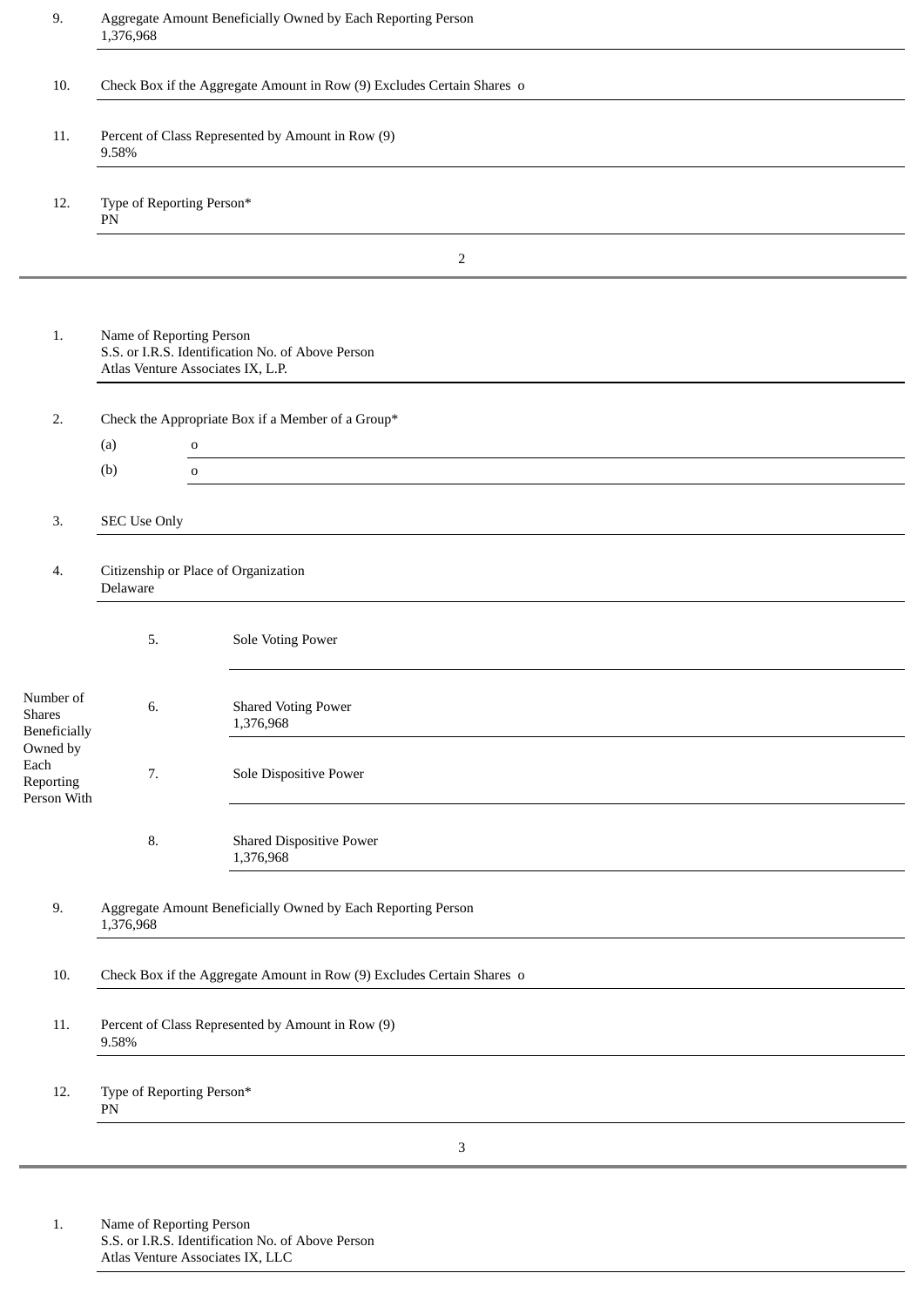| 2.                                           | Check the Appropriate Box if a Member of a Group*                                                                                                                                                                                                                                                   |                                              |  |  |  |  |
|----------------------------------------------|-----------------------------------------------------------------------------------------------------------------------------------------------------------------------------------------------------------------------------------------------------------------------------------------------------|----------------------------------------------|--|--|--|--|
|                                              | (a)<br>$\mathbf 0$                                                                                                                                                                                                                                                                                  |                                              |  |  |  |  |
|                                              | (b)                                                                                                                                                                                                                                                                                                 | $\mathbf 0$                                  |  |  |  |  |
|                                              |                                                                                                                                                                                                                                                                                                     |                                              |  |  |  |  |
| 3.                                           | <b>SEC Use Only</b>                                                                                                                                                                                                                                                                                 |                                              |  |  |  |  |
|                                              |                                                                                                                                                                                                                                                                                                     |                                              |  |  |  |  |
| 4.                                           | Citizenship or Place of Organization<br>Delaware                                                                                                                                                                                                                                                    |                                              |  |  |  |  |
|                                              | 5.                                                                                                                                                                                                                                                                                                  | <b>Sole Voting Power</b>                     |  |  |  |  |
| Number of<br><b>Shares</b><br>Beneficially   | 6.                                                                                                                                                                                                                                                                                                  | <b>Shared Voting Power</b><br>1,376,968      |  |  |  |  |
| Owned by<br>Each<br>Reporting<br>Person With | 7.                                                                                                                                                                                                                                                                                                  | Sole Dispositive Power                       |  |  |  |  |
|                                              | 8.                                                                                                                                                                                                                                                                                                  | <b>Shared Dispositive Power</b><br>1,376,968 |  |  |  |  |
| 9.                                           | Aggregate Amount Beneficially Owned by Each Reporting Person<br>1,376,968                                                                                                                                                                                                                           |                                              |  |  |  |  |
| 10.                                          | Check Box if the Aggregate Amount in Row (9) Excludes Certain Shares o                                                                                                                                                                                                                              |                                              |  |  |  |  |
| 11.                                          | Percent of Class Represented by Amount in Row (9)<br>9.58%                                                                                                                                                                                                                                          |                                              |  |  |  |  |
| 12.                                          | Type of Reporting Person*<br>UΟ.                                                                                                                                                                                                                                                                    |                                              |  |  |  |  |
|                                              |                                                                                                                                                                                                                                                                                                     | 4                                            |  |  |  |  |
| Item $1(a)$ .                                | Name of Issuer<br>The name of the issuer to which this filing on Schedule 13G relates is Spero Therapeutics, Inc. (the "Company").                                                                                                                                                                  |                                              |  |  |  |  |
| Item $1(b)$ .                                | Address of Issuer's Principal Executive Offices<br>The principal executive offices of the Company are located at 675 Massachusetts Avenue, 14th Floor, Cambridge, Massachusetts, 02139.                                                                                                             |                                              |  |  |  |  |
| Item $2(a)$ .                                | Name of Person Filing<br>This Statement is being filed on behalf of Atlas Venture Fund IX, L.P. ("Atlas IX"), Atlas Venture Associates IX, L.P. ("AVA IX LP"),<br>the sole general partner of Atlas IX, and Atlas Venture Associates IX, LLC ("AVA IX LLC"), the sole general partner of AVA IX LP. |                                              |  |  |  |  |
| Item $2(b)$ .                                | Address of Principal Business Office or, if none, Residence<br>The principal business address of each of Atlas IX, AVA IX LP, and AVA IX LLC is 25 First Street, Suite 303, Cambridge, MA 02141.                                                                                                    |                                              |  |  |  |  |
| Item $2(c)$ .                                | Citizenship<br>Each of Atlas IX, AVA IX LP and AVA IX LLC, is organized under the laws of Delaware.                                                                                                                                                                                                 |                                              |  |  |  |  |
| Item $2(d)$ .                                | Title of Class of Securities<br>The class of equity securities of the Company to which this filing on Schedule 13G relates is Common Stock, par value \$0.0001<br>("Common Stock").                                                                                                                 |                                              |  |  |  |  |
| Item $2(e)$ .                                | <b>CUSIP Number</b><br>The CUSIP number of the Company's Common Stock is 84833T103.                                                                                                                                                                                                                 |                                              |  |  |  |  |
| Item 3.                                      | If this statement is filed pursuant to §§240.13d-1(b) or 240.13d-2(b) or (c), check whether the person filing is a:<br>Not applicable.                                                                                                                                                              |                                              |  |  |  |  |

(a) o Broker or dealer registered under section 15 of the Act (15 U.S.C. 78o).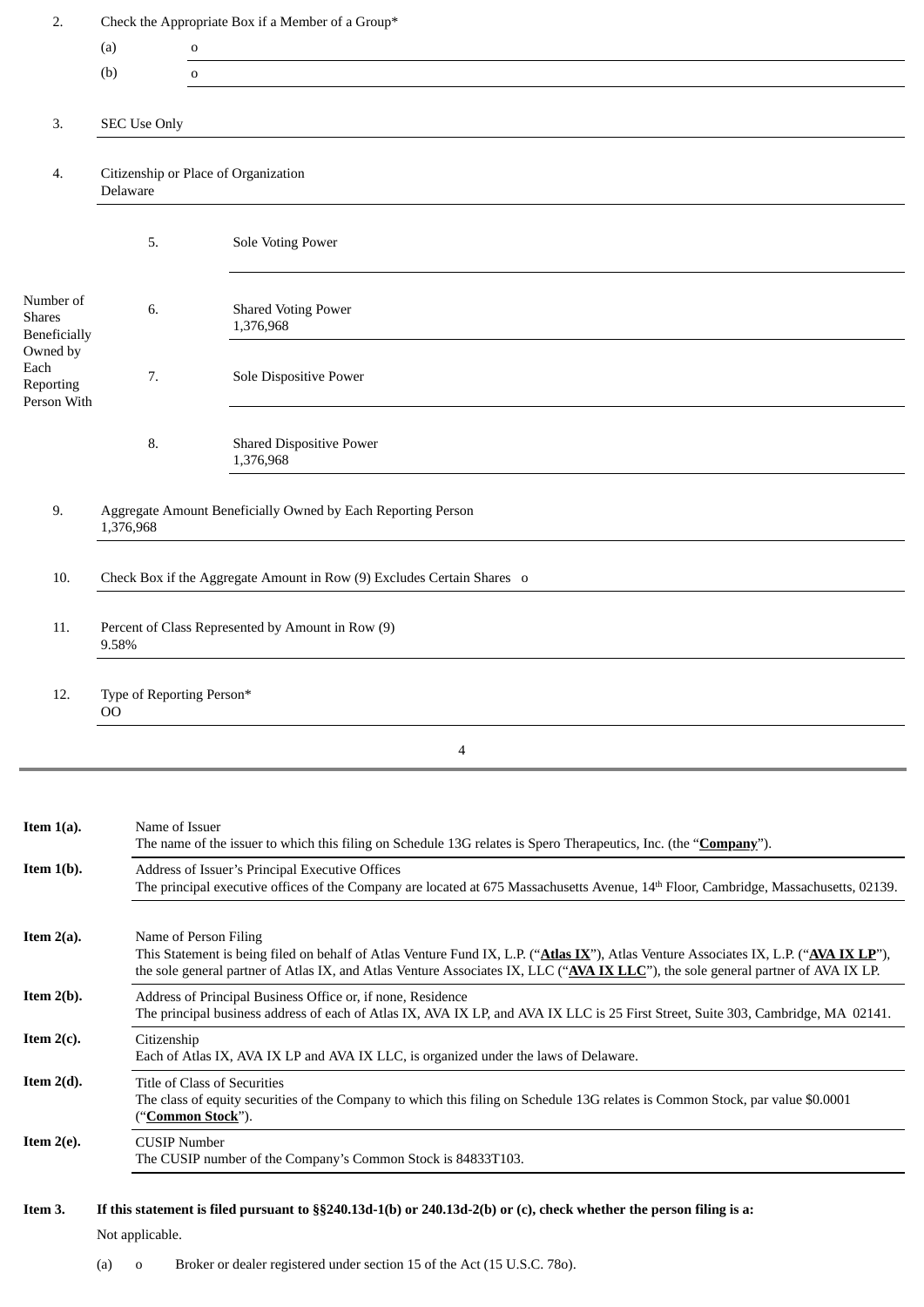- (b) o Bank as defined in section 3(a)(6) of the Act (15 U.S.C. 73c).
- (c) o Insurance company as defined in section 3(a)(19) of the Act (15 U.S.C. 78c).
- (d) o Investment company registered under section 8 of the Investment Company Act of 1940 (15 U.S.C. 80a-8).
- (e) o An investment adviser in accordance with  $§13d-1(b)(1)(ii)(E)$ .
- (f) o An employee benefit plan or endowment fund in accordance with  $\S 240.13d-1(b)(1)(ii)(F)$ .
- (g) o A parent holding company or control person in accordance with  $\S240.13d-1(b)(1)(ii)(G)$ .
- (h) o A savings association as defined in Section 3(b) of the Federal Deposit Insurance Act (12 U.S.C. 1813).
- (i) o A church plan that is excluded from the definition of an investment company under section  $3(c)(14)$  of the Investment Company Act of 1940 (15 U.S.C. 80a-3).
- (j) o Group, in accordance with  $\S 240.13d-1(b)(1)(ii)(J)$ .
	- o If this statement is filed pursuant to §240.13d-1(c), check this box.
		- 5

#### **Item 4. Ownership**

As of the close of business on December 31, 2017, Atlas IX is the record holder of 1,376,968 shares of Common Stock (the "**Atlas IX Shares**"). AVA IX LP is the sole general partner of Atlas IX. AVA IX LLC is the sole general partner of AVA IX LP. No person other than the respective owner referred to herein of the Atlas IX Shares is known to have the right to receive or the power to direct the receipt of dividends from or the proceeds from the sale of such Atlas IX Shares. Each of Atlas IX, AVA IX LP, and AVA IX LLC disclaim beneficial ownership of the Atlas IX Shares except for such shares, if any, such person holds of record.

# **Item 4(b).** Percent of class

**Item 4(a).** Amount beneficially owned

As of the close of business on December 31, 2017, Atlas IX was the beneficial owner of 9.58% of the Common Stock.

**Item 4(c).** Number of shares as to which the person has:

|                  | <b>Number of Shares of Common Stock</b> |           |       |           |  |
|------------------|-----------------------------------------|-----------|-------|-----------|--|
| Reporting Person |                                         | (ii       | (iii) | (iv       |  |
| Atlas IX         | -0-                                     | 1,376,968 | -0-   | 1,376,968 |  |
| AVA IX LP        | $-0-$                                   | 1,376,968 | -0-   | 1,376,968 |  |
| AVA IX LLC       | $-()$                                   | 1,376,968 | -0-   | 1,376,968 |  |

(i) Sole power to vote or direct the vote

(ii) Shared power to vote or to direct the vote

- (iii) Sole power to dispose or to direct the disposition of
- (iv) Shared power to dispose or to direct the disposition of

## **Item 5. Ownership of Five Percent or Less of a Class**

Not Applicable.

### **Item 6. Ownership of More than Five Percent on Behalf of Another Person**

Not Applicable.

# Item 7. Identification and Classification of the Subsidiary Which Acquired the Security Being Reported on By the Parent Holding **Company:**

Not Applicable.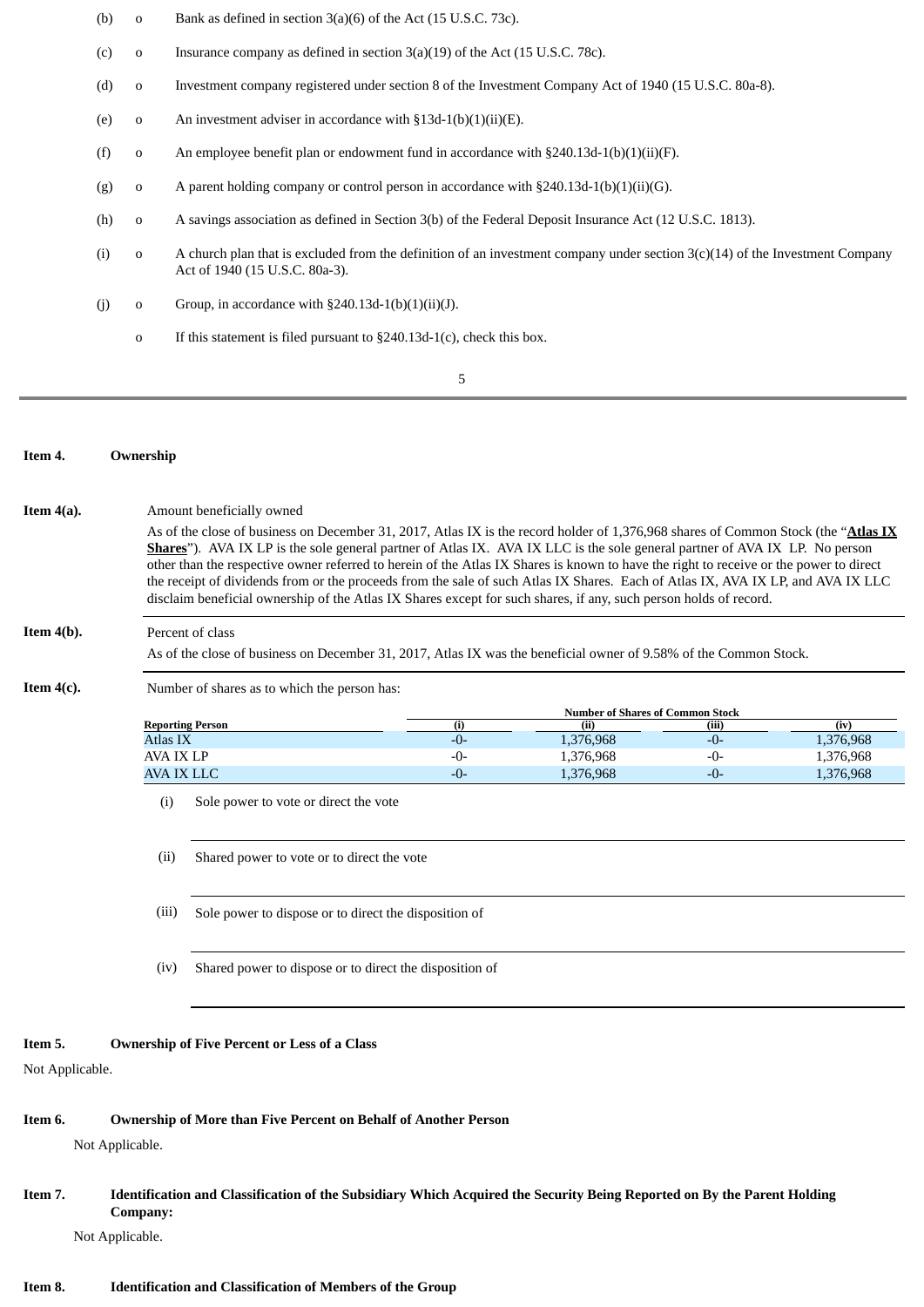#### **Item 9. Notice of Dissolution of Group**

Not Applicable.

6

## **Item 10. Certification**

Not Applicable. This statement on Schedule 13G is not filed pursuant to Rule 13d-1(b) or 13(d)-1(c).

## **SIGNATURE**

After reasonable inquiry and to the best of my knowledge and belief, I certify that the information set forth in this statement is true, complete and correct.

Dated: February 13, 2018

#### **ATLAS VENTURE FUND IX, L.P.**

By: Atlas Venture Associates IX, L.P., its general partner By: Atlas Venture Associates IX, LLC, its general partner

By: /s/ Frank Castellucci Name: Frank Castellucci

Title: Secretary

#### **ATLAS VENTURE ASSOCIATES IX, L.P.**

By: Atlas Venture Associates IX, LLC, its general partner

By: /s/ Frank Castellucci Name: Frank Castellucci Title: Secretary

### **ATLAS VENTURE ASSOCIATES IX, LLC**

By: /s/ Frank Castellucci Name: Frank Castellucci Title: Secretary

#### 7

# **Exhibit A**

### **Joint Filing Agreement**

The undersigned acknowledge and agree that the foregoing statement on Schedule 13G is filed on behalf of each of the undersigned and that all subsequent amendments to this statement on Schedule 13G shall be filed on behalf of each of the undersigned without the necessity of filing additional joint filing statements. The undersigned acknowledge that each shall be responsible for the timely filing of such amendments, and for the completeness and accuracy of the information concerning him, her or it contained herein, but shall not be responsible for the completeness and accuracy of the information concerning the other entities or persons, except to the extent that he, she or it knows or has reason to believe that such information is inaccurate.

Dated: February 13, 2018

#### **ATLAS VENTURE FUND IX, L.P.**

By: Atlas Venture Associates IX, L.P., its general partner By: Atlas Venture Associates IX, LLC, its general partner

By: /s/ Frank Castellucci Name: Frank Castellucci Title: Secretary